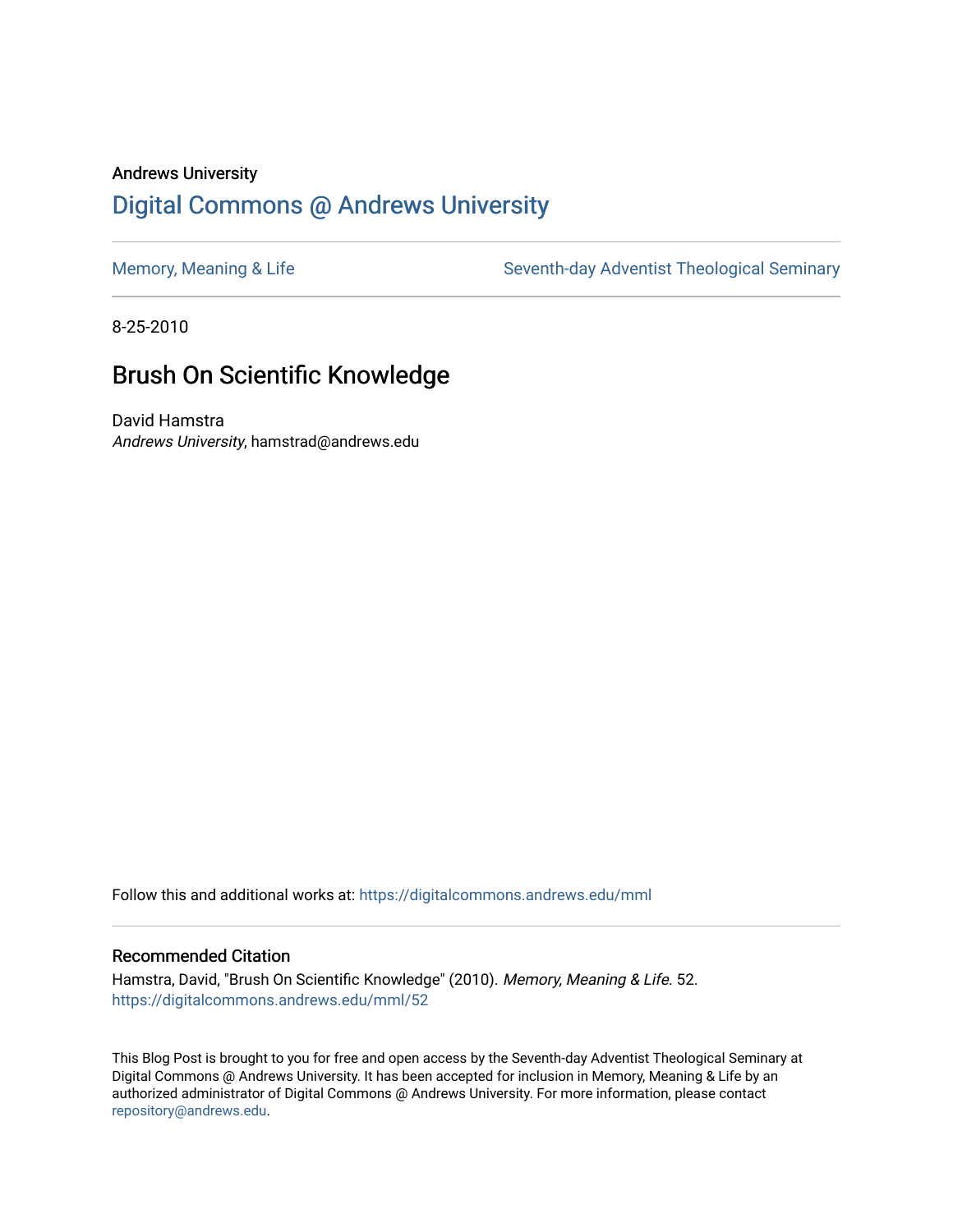The Wayback Machine - http://web.archive.org/web/20120716000130/http://www.memorymeaningfaith.org/blog/2010/…

# **[Memory, Meaning & Faith](http://web.archive.org/web/20120716000130/http://www.memorymeaningfaith.org/blog/)**

[Main](http://web.archive.org/web/20120716000130/http://www.memorymeaningfaith.org/blog) [About](http://web.archive.org/web/20120716000130/http://www.memorymeaningfaith.org/blog/about.html) [Archives](http://web.archive.org/web/20120716000130/http://www.memorymeaningfaith.org/blog/archives.html) August 25, 2010 **Brush On Scientific Knowledge**



*Stephen Jay Gould*

Many of the "scientific truths" that scientists believe today will be the "scientific mistakes" of tomorrow. Maintaining perspective is critical for a scientist to survive in this rapidly changing world of knowledge. . . . If . . . scientists can maintain perspective (and humility) and view their work as only part of an unfinished dance—but not the dance itself as the assembling together of fragments of truth—rather than the absolute truth—then they can take satisfaction in their [work, even through its results may be transitory. Stephen Jay Gould advocates such an approach to science in . . .](http://web.archive.org/web/20120716000130/http://en.wikipedia.org/wiki/The_Mismeasure_of_Man) *The Mismeasure of Man*:

I criticize the myth that science itself is an objective enterprise, done properly only when scientists can shuck the constraints of their culture and view the world as it really is. . . . Rather, I believe that science must be understood as a social phenomenon, a gusty, human enterprise, not the work of robots programmed to collect pure information. I also present this view as an upbeat for science, not as a gloomy epitaph for a noble hope sacrificed on the altar of human limitations. (1981, 21)

. . . . a scientist has "just got to know his limitations"—and the limitations of the scientific method. Otherwise, many scientists will spend their lives seeking that which the scientific method cannot deliver—absolute truth. They will build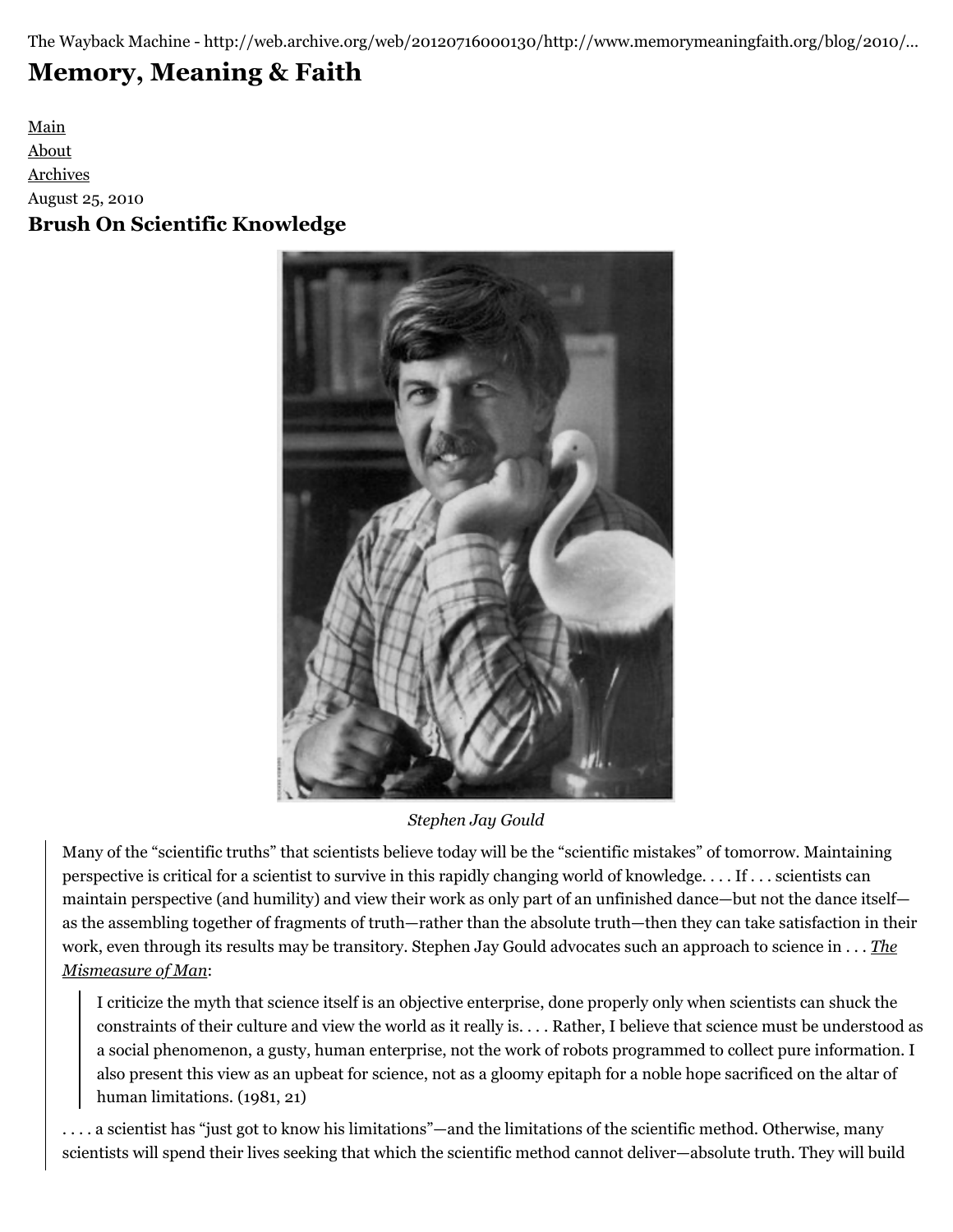their houses on a foundation of sand—knowledge that is constantly shifting—and will end up . . . worshiping the creation rather than the Creator. . . .

. . . . [Similarly,] a knowledge of the dispute between science and Christianity, which arose around the work of Copernicus and Galileo, should make Christians much more careful in their handling of biblical truth. The past is littered not only with failed scientific theories but also with failed theological interpretations. God's word is perfect and complete —but we are not. Many of the things we think are obvious in the Scriptures might not be so. We might be blind to the truth; we might be biased in our own feelings, cultural backgrounds, emotions, and sins; we might choose not to hear the message that God wants us to hear; we might not understand the Bible as well as we think we do. Therefore, Christians should exercise humility in their handling of the Word of God. Just because scientists are sometimes wrong does not mean that Christians are always right. (Nigel Brush, *[The Limitations of Scientific Truth](http://web.archive.org/web/20120716000130/http://books.google.com/books?id=baZPTTwk3woC&printsec=frontcover&dq=limitations+scientific+truth+nigel+brush&source=bl&ots=o7oe2RhKyi&sig=YcOfD2aH-TY24wfjtUUbjvHlUBo&hl=en&ei=X9JxTJvpHsTUngewhsjnBg&sa=X&oi=book_result&ct=result&resnum=1&ved=0CBIQ6AEwAA#v=)*, 261-262, 274)

#### **Questions**

- Does absolute truth exist? Is it possible for created beings to completely know absolute truth?
- Is science the only way to discover truth? Is theology the only way to discover truth?
- What are some of the limits of scientific truth? What are some of the limits of theological truth?

Posted by [David Hamstra](http://web.archive.org/web/20120716000130/http://profile.typepad.com/davidhamstra) on August 25, 2010 in [Quotable,](http://web.archive.org/web/20120716000130/http://www.memorymeaningfaith.org/blog/sources/) [Science and Theology](http://web.archive.org/web/20120716000130/http://www.memorymeaningfaith.org/blog/science-and-theology/) | [Permalink](http://web.archive.org/web/20120716000130/http://www.memorymeaningfaith.org/blog/2010/08/brush-scientific-knowledge.html)

[Save to del.icio.us](http://web.archive.org/web/20120716000130/http://del.icio.us/post) | The Way...

#### **Comments**

You can follow this conversation by subscribing to the [comment feed](http://web.archive.org/web/20120716000130/http://www.memorymeaningfaith.org/blog/2010/08/brush-scientific-knowledge/comments/atom.xml) for this post.

In speaking of the metaphysics of naturalism, an author I recently read states that "methodological assumptions often mask metaphysical faiths." He develops the idea that while people vehemently argue over the logic of this theory (atheistic naturalism) or that theory (theism), the bottom issue is dispute over the facts.

In relation to the question of the limits of scientific and theological truth, I think Dilley's point speaks eloquently. What we want to know are the facts, but our ability to discern the facts is limited by our methodology (both by its limited capability and by the limitations which any methodology imposes by nature of excluding some other method). Our method determines our "facts." Insofar as we perceive anything we are interpreting it. I think, then, that the limits of both scientific and theological knowledge fall short of absolute knowledge of absolute truth (because we don't have absolute certainty of an absolute method).

But then again, I'm not absolutely sure!

#### Posted by: [Kessia Reyne Bennett](http://web.archive.org/web/20120716000130/http://profile.typepad.com/kessiareyne) | [August 25, 2010 at 02:36 PM](http://web.archive.org/web/20120716000130/http://www.memorymeaningfaith.org/blog/2010/08/brush-scientific-knowledge.html?cid=6a01287656f488970c0133f351995c970b#comment-6a01287656f488970c0133f351995c970b)

The questions of absolute truth, our ability to grasp it through science or theology are analogous to the Gospel.

Absolute truth exists. Christians accept truth to be God. Scientists apprehend truth to be empirically perceived. Both means are limited by human perception and capacity. Being a Christian I believe God is truth but we as humans have inherited the choice of Adam and Eve to discern truth through our own means, to know good and evil and be like God. It is this sin that God uses the law to convict us of. Christ's life, death and resurrection reveals that when we surrender the sin that we are like God, knowing good and evil, and surrender our will to Him we, like Christ, become one with God. The result of our death to the fallen man of sin results in our resurrection as children of God. Our truth is no longer discerned by our means but by the Mind of Christ in us. Truth is no longer arrived by science, nor by theology but spiritually discerned, but not by our own works. The works of righteousness, of truth and the Gospel are of the Spirit of God. If we rely upon human axioms we will get only what we have . . . human limitation and futility.

So do we now use the truth from God to accomplish feats of power for our own benefit? If that were possible then we would not be surrendered to the will of God but have authority to subject His will to our own. God is not subject to man. Man finds life when He is surrendered to God. The Gospel is the discovery that we have life when the authority of man is sacrificed to the will of God, when the assumption of the knowledge of good and evil and the presumption to be like God is surrendered back to God. This Gospel lesson was the intent of God's decision to prevent man from eating of the Tree of Life. With it they would unleash the wickedness that their egocentric natures would produce and make the Tree of Life the ultimate object and source of power. The Israelites were taught this lesson in the wilderness as they sought to subject God to their desires. It is the bitter pill the disciples swallowed as their messiah was crucified